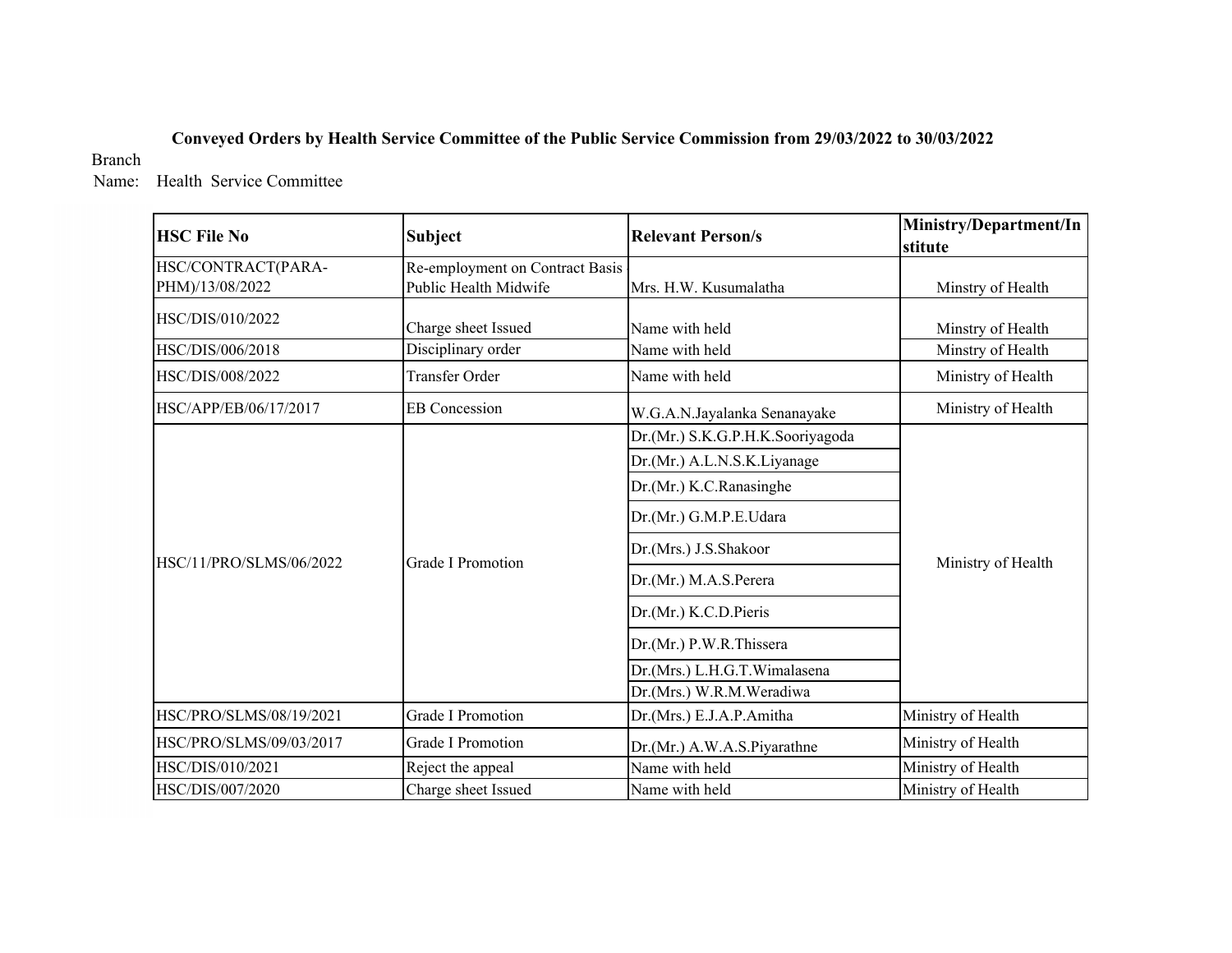| HSC/Confirm(MO)/08/03/2022 | Confirmation | Dr.(Mrs.) I.Nivethana<br>Dr.(Mrs.)C.L.Samaranayake<br>Dr. (Mrs.)N.Sujaani<br>Dr. A.J.A. Sujah<br>Dr. P.A.G.G.M. Weerasingha<br>Dr. (Mrs.) I.N. Walmsley<br>Dr. (Mrs.) B. Warnakulasuriya<br>Dr. (Mrs.) W.A.P.S. Wickramarachchi<br>Dr. H.R.I.D. Wijewardana<br>Dr. M.K.S.P. Maddumage | Ministry of Health |
|----------------------------|--------------|---------------------------------------------------------------------------------------------------------------------------------------------------------------------------------------------------------------------------------------------------------------------------------------|--------------------|
|                            |              |                                                                                                                                                                                                                                                                                       |                    |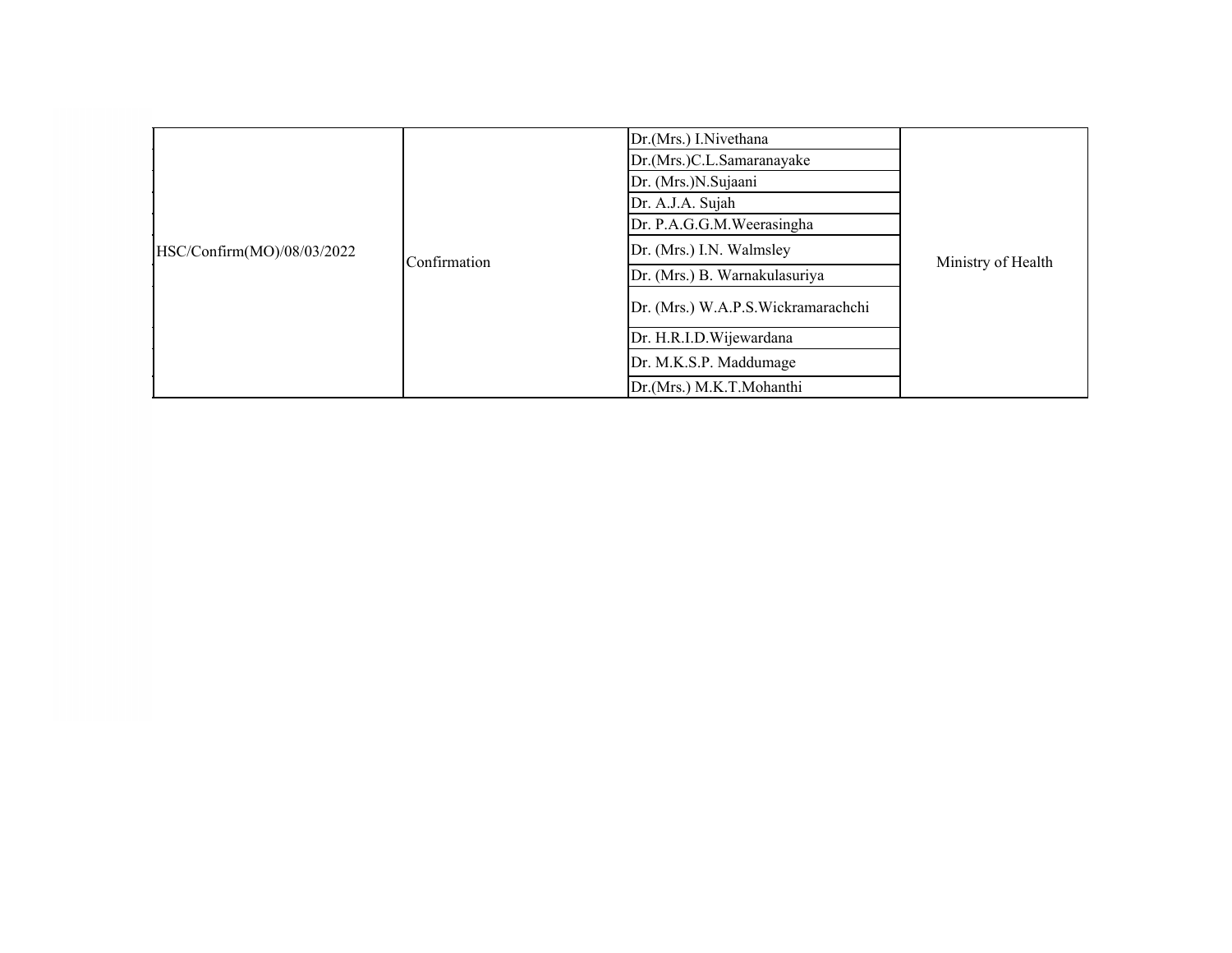# **Conveyed Orders by Public Service Commission on 31/03/2022**

Branch Name: Appeals Branch

| <b>PSC File No</b> | <b>Subject</b> | <b>Relevant Person/s</b>    | <b>Ministry/Department/Institute</b> |
|--------------------|----------------|-----------------------------|--------------------------------------|
| PSC/APL/13/22/2021 | <b>VOP</b>     | Mr. M.P.K.N. Senarathna     | Minisrty of Health                   |
| PSC/APL/13/99/2017 | <b>VOP</b>     | Mr. U.W. Alanka Madhushanka | Minisrty of Defence                  |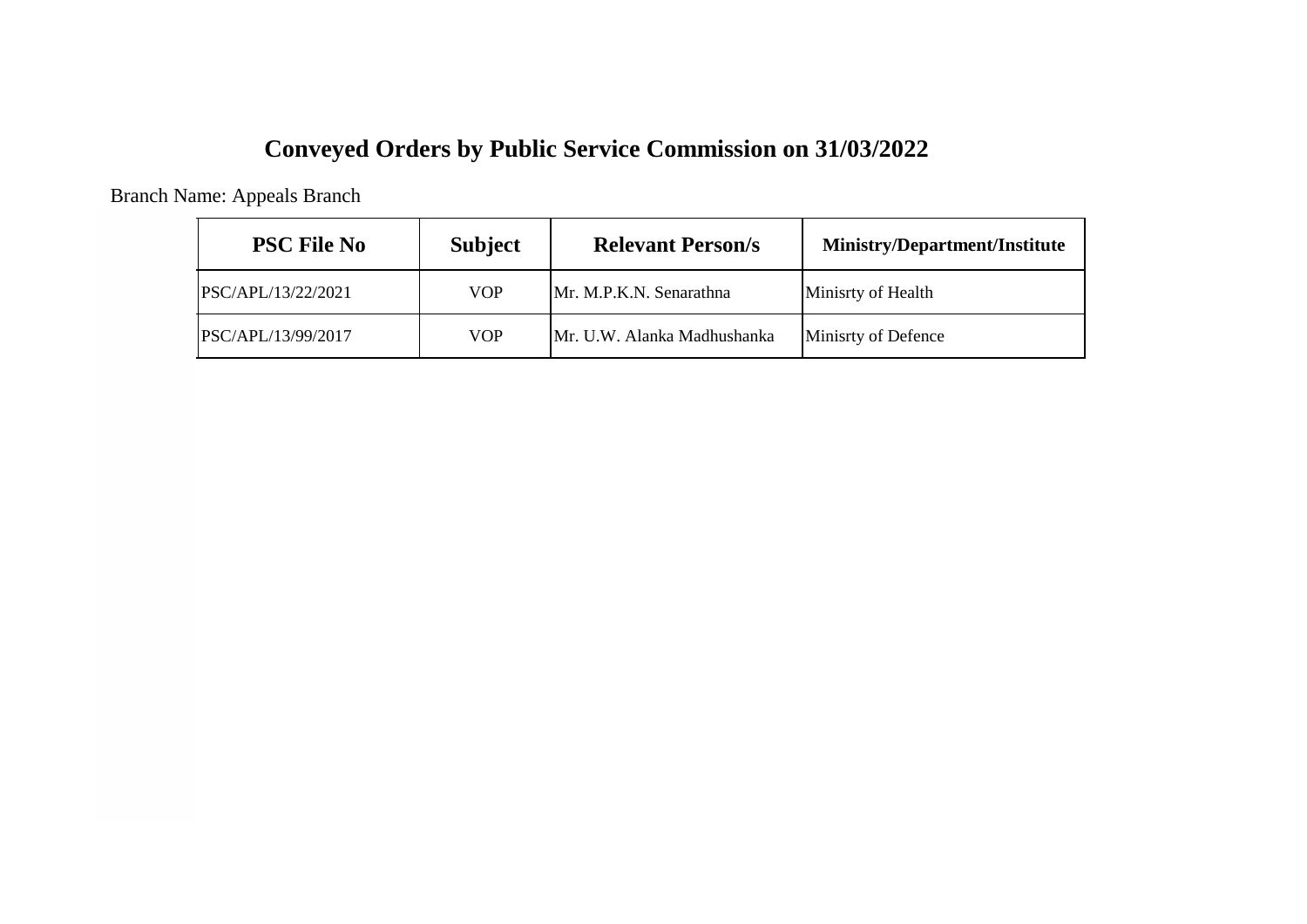# Conveyed Orders by Public Service Commission on 2022/03/31

## Branch Name: PROMOTIONS

| <b>PSC File No</b>   | <b>Subject</b>                                                                                      | <b>Relevant Person/s</b>                                                                                                                                                                           | Ministry/Department/Institute                                                     |
|----------------------|-----------------------------------------------------------------------------------------------------|----------------------------------------------------------------------------------------------------------------------------------------------------------------------------------------------------|-----------------------------------------------------------------------------------|
| PSC/APP/7/1242/2018  | Sri Lanka Planning Service- Special<br><b>Grade Appointment</b>                                     | Mr. M.S. Bandara                                                                                                                                                                                   | Ministry of Public Services, Provincial<br>Councils & Local Government            |
| PSC/APP/6/10142021   | Sri Lanka Planning Service - Grade II Mrs. P.P.H. Liyanage<br><b>Promotion (Supernumerary</b>       | Mrs. K.M.P.M. Kumarasinghe                                                                                                                                                                         | Ministry of Public Services, Provincial<br><b>Councils &amp; Local Government</b> |
| PSC/PRO/07/1765/2022 | Sri Lanka Administrative Service<br>Grade II - Attending to Duties -<br><b>Divisional Secretary</b> | Mrs. H.M.M.C.P. Hindagoda<br>Ms. I.K.R.S. Bandara Menike<br>Mr. R.M.N.C. Hemakumara<br>Mr. S. Nanayakkara<br>Mrs. L. Migelarachchi<br>Mrs. N.M.U. Kumari<br>Mr. P.R.P. Perera<br>Mr. W.P.P. Indika | Ministry of Public Services, Provincial<br><b>Councils &amp; Local Government</b> |
| PSC/PRO/07/1765/2022 | Sri Lanka Administrative Service<br>Grade I - Acting Appointment -<br><b>Divisional Secretary</b>   | Mrs. K.N.K. Kumari                                                                                                                                                                                 | Ministry of Public Services, Provincial<br>Councils & Local Government            |
| PSC/APP/6/963/2020   | Sri Lanka Scientific Service - Grade<br>II Promotion                                                | Mrs. G.W.C. Wijayasundara                                                                                                                                                                          | Ministry of Public Services, Provincial<br><b>Councils &amp; Local Government</b> |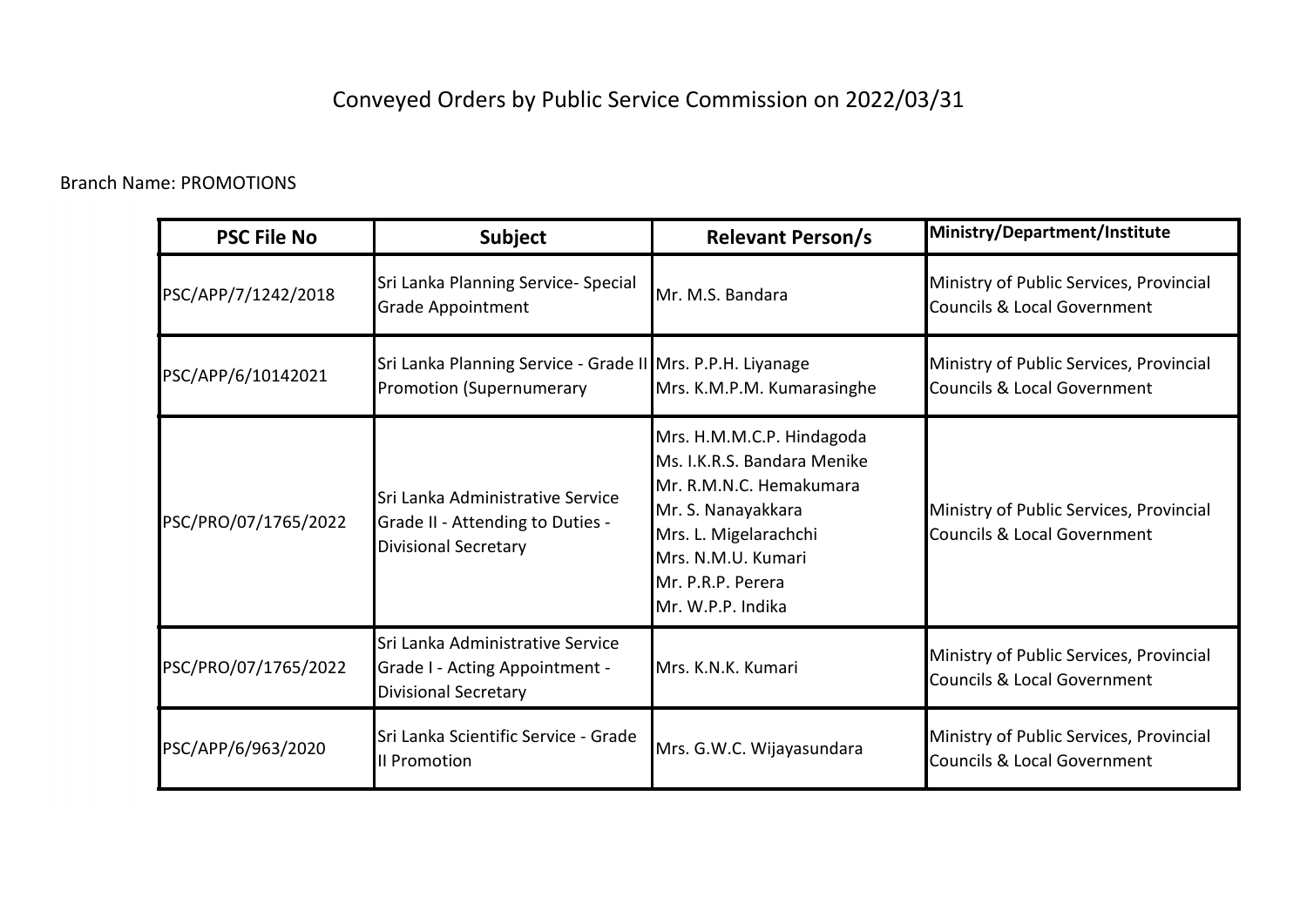### **Conveyed Orders by Health Service Committee of the Public Service Commission from 31/03/2022**

#### Branch

Name: Health Service Committee

| <b>HSC File No</b>             | <b>Subject</b>                                                  | <b>Relevant Person/s</b>                                                                                                                                                                                                                            | Ministry/Department/In<br>stitute |
|--------------------------------|-----------------------------------------------------------------|-----------------------------------------------------------------------------------------------------------------------------------------------------------------------------------------------------------------------------------------------------|-----------------------------------|
| HSC/DIS/035/2021               | Interdiction                                                    | Name with held                                                                                                                                                                                                                                      | Ministry of Health                |
| HSC/DIS/035/2021               | Charge sheet issued                                             | Name with held                                                                                                                                                                                                                                      | Ministry of Health                |
| HSC/Confirm(MO)/08/26/2021     | Confirmation                                                    | Dr. (Mrs.) V. Karunya                                                                                                                                                                                                                               | Ministry of Health                |
| HSC/DIS/061/2018               | IO Appointed                                                    | Name with held                                                                                                                                                                                                                                      | Ministry of Health                |
| HSC/DIS/036/2021               | IO Appointed                                                    | Name with held                                                                                                                                                                                                                                      | Ministry of Health                |
| HSC/03/APP/SLMS/02(2021.10.20) | <b>Granting Approval for</b><br>Appointment as Medical Officers | Dr. H.Y.C. Senanayake & 1055 others                                                                                                                                                                                                                 | Ministry of Health                |
| HSC/PRO/SLMS/09/03/2022        | <b>Grade II Promotion</b>                                       | Dr.(Mrs) P.M.S.Ayantha<br>Dr.(Mr) M.S.Fizer<br>Dr.(Ms) B.K.Y.Madhavi<br>Dr.(Mr) M.Agaljan<br>Dr.(Mrs) D.N.Tennegedara<br>Dr.(Mr) L.D.Thanthirige                                                                                                    | Ministry of Health                |
| HSC/PRO/SLMS/09/07/2022        | <b>Grade II Promotion</b>                                       | Dr.(Mr) K.Elancheliyapallavan                                                                                                                                                                                                                       | Ministry of Health                |
| HSC/PRO/SLMS/09/05/2022        | Grade II Promotion                                              | Dr.(Mrs) S.A.A.U.R.B.R.Sinhalagoda<br>Dr.(Mr) P.Sathees<br>Dr.(Mrs) S.C.U.M.Silva<br>Dr.(Mr) T.D.Subasinghe<br>Dr.(Mrs) M.A.S.D.Somasiri<br>Dr.(Mrs) D.P.N.Sanjeewani<br>Dr.(Mr) R.T.D.Lenora<br>Dr.(Mrs) C.V.Karunarathna<br>Dr.(Mr) A.L.S.Mohomed | Ministry of Health                |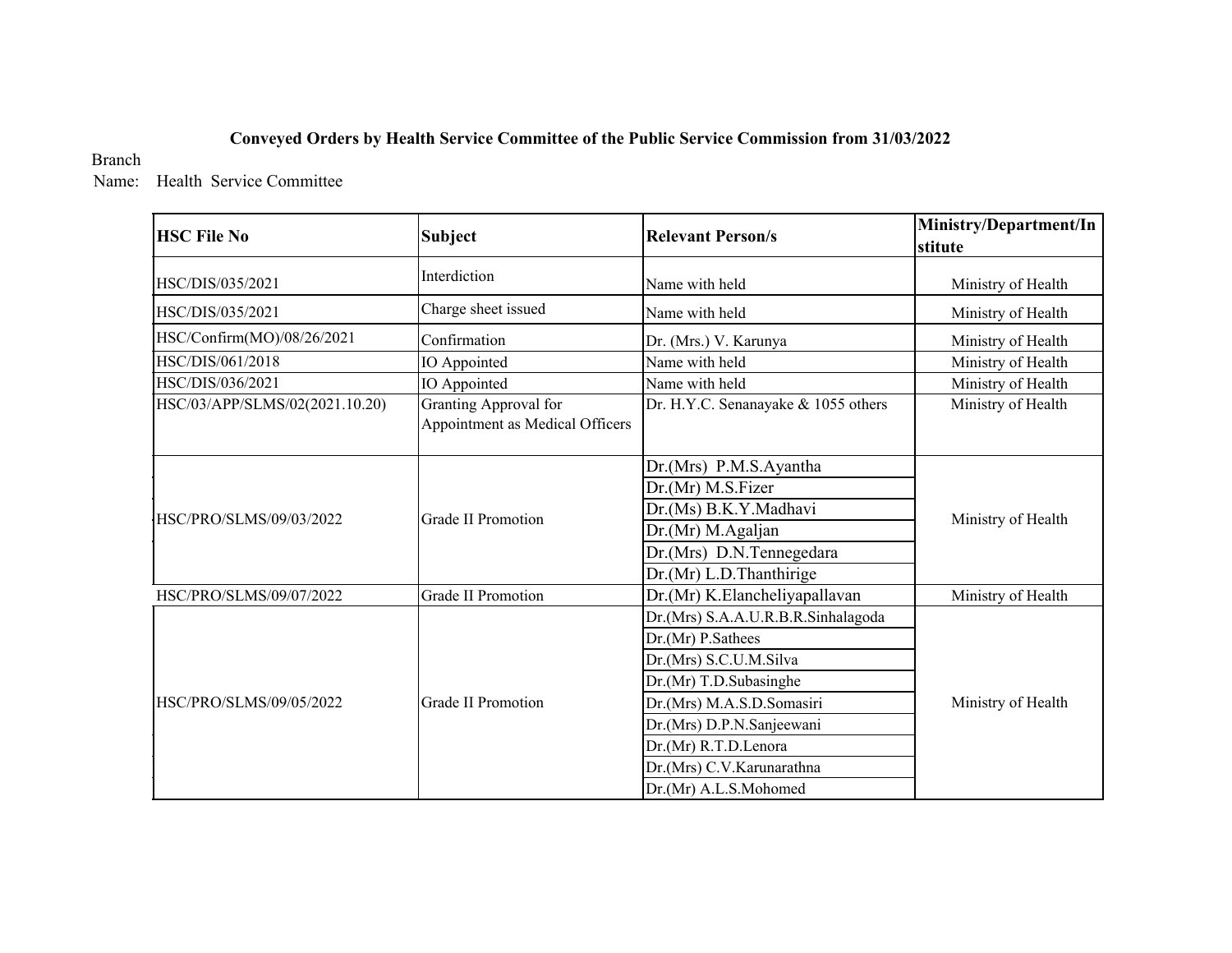|                             |                                                           | Dr.(Miss) J.B.U.Jayasinghe        |                    |
|-----------------------------|-----------------------------------------------------------|-----------------------------------|--------------------|
|                             |                                                           | Dr.(Mrs/Miss) W.P.D.S.Jayathilaka |                    |
| HSC/PRO/SLMS/09/11/2022     | <b>Grade II Promotion</b>                                 | Dr.(Mrs) S.J.C.Wijewardana        | Ministry of Health |
|                             |                                                           | Dr.(Mrs) G.P.D.Nayomi             |                    |
|                             |                                                           | Dr.(Mrs) P.M.R.T.Jayaweera        |                    |
|                             |                                                           | Dr.(Mrs) P.H.A.De Silva           |                    |
|                             |                                                           | Dr.(Mrs) N.I.M.De Silva           |                    |
|                             |                                                           | Dr.(Mrs) N.D.S.De Silva           |                    |
|                             |                                                           | Dr.(Mrs) I.S.Begam                |                    |
|                             | <b>Grade II Promotion</b>                                 | Dr.(Mrs) J.A.A.U.Karunathilaka    |                    |
| HSC/PRO/SLMS/09/06/2022     |                                                           | Dr.(Mr) K.P.S.C.Kumara            | Ministry of Health |
|                             |                                                           | Dr.(Mrs) H. Isuru Udanjanee       |                    |
|                             |                                                           | Dr.(Miss) K.H.N.Jayawardhana      |                    |
|                             |                                                           | Dr.(Mrs) H.D.Jayasekara           |                    |
|                             |                                                           | Dr.(Mrs) L.W.D.U.Jayathilake      |                    |
|                             |                                                           | Dr.(Mr) D.M.T.M.M.Dissanayaka     |                    |
|                             |                                                           | Dr.(Mrs) H.M.A.N.Herath           |                    |
|                             |                                                           | Dr.(Mr) A.M.Hilaal                |                    |
|                             |                                                           | Dr.(Mr) A.A.S.Kumara              |                    |
| HSC/PRO/SLMS/09/04/2022     | <b>Grade II Promotion</b>                                 | Dr.(Mrs) M.A.Wijayasiri           | Ministry of Health |
|                             |                                                           | Dr.(Mr) K.W.A.S.L.T.Wimalaweera   |                    |
|                             |                                                           | Dr.(Mr) W.D.L.Weerasooriya        |                    |
|                             |                                                           | Dr.(Mr) R.P.I.Wimalaweera         |                    |
|                             |                                                           | Dr.(Mr) M.A.D.L.Munasinghe        |                    |
|                             |                                                           | Dr.(Mrs) D.Sritharan              |                    |
|                             |                                                           |                                   |                    |
| HSC/DIS/037/2021            | Disciplinary order                                        | Name with held                    | Ministry of Health |
|                             | Appointing MOs' to Specialist                             | Dr. (Mr.) P.D.U.A. Rajapaksha     |                    |
| HSC/PRO/SLMS/10/08/2022     | Grade                                                     | Dr. (Mrs.) P.A.D.M.P. Perera      |                    |
| HSC/CONTRACT(AO)/13/02/2022 | Re-employment on Contract Basis<br>Administrative Officer | Mr. K.R.G.A. Karunathilaka        |                    |
|                             |                                                           |                                   |                    |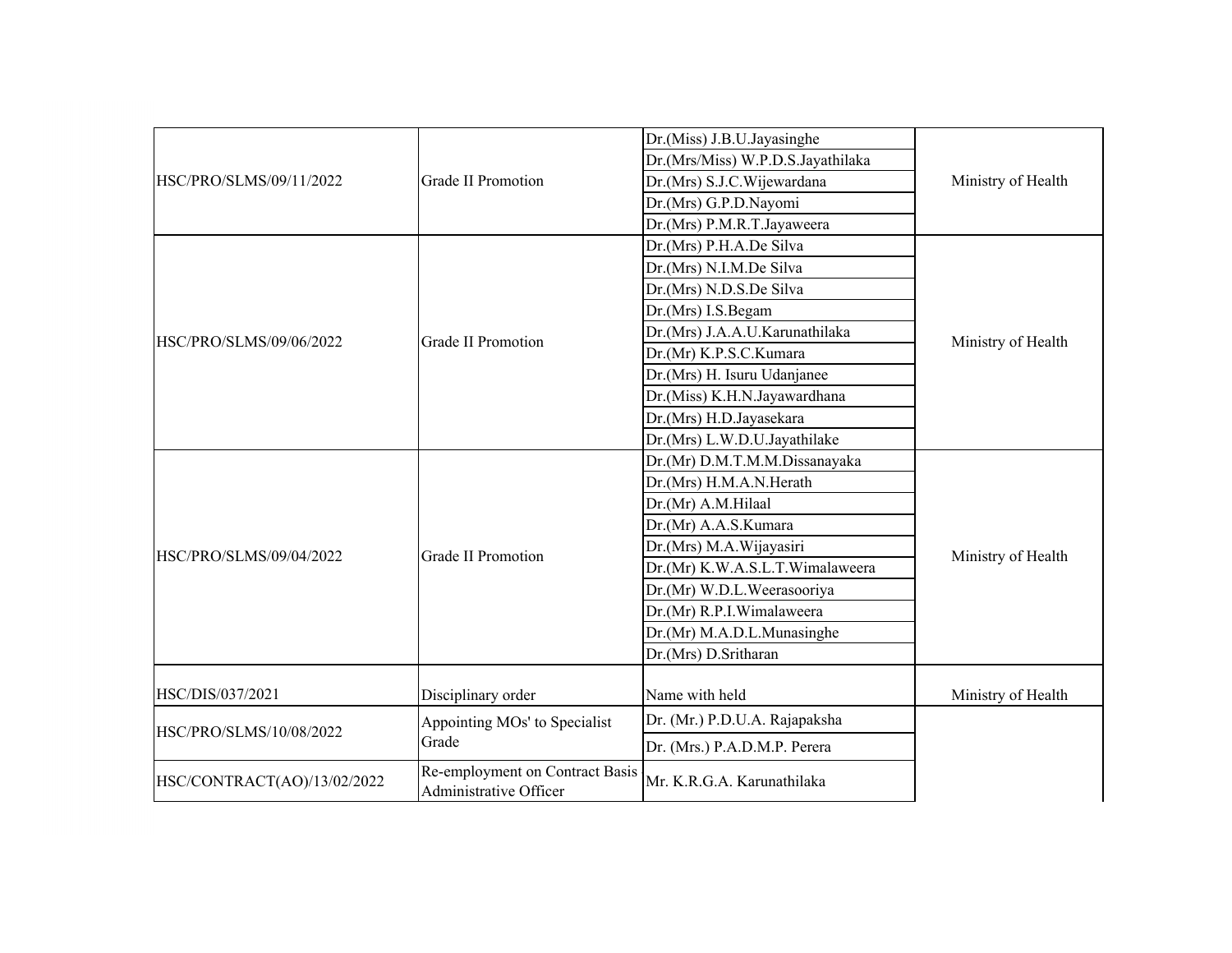| HSC/CONTRACT(SUPP-<br>Radio.)/13/13/2022 | Re-employment on Contract Basis<br>Radiographer           | Mr. S. Somarathna                |                    |
|------------------------------------------|-----------------------------------------------------------|----------------------------------|--------------------|
| HSC/PRO/SLMS/10/05/2022                  | Appointing MOs' to Specialist                             | Dr. (Mr.) T. Gowribahan          |                    |
|                                          | Grade                                                     | Dr. (Mr.) J. Jansan              |                    |
| HSC/PRO/SLMS/10/07/2022                  | Appointing MOs' to Specialist<br>Grade                    | Dr. (Mr.) S. Maniharan           |                    |
| HSC/CONTRACT(SUPP-                       | Re-employment on Contract Basis                           | Mr. A. Vitharana                 |                    |
| Phar.)/13/10/2022                        | Pharmasist                                                | Mrs. D,K. Weerasooriya           | Ministry of Health |
| HSC/CONTRACT(PARA-<br>Disp.)/13/18/2022  | Re-employment on Contract Basis<br>Dispensing Officer     | Mr. S.W. Hettiarachchi           |                    |
| HSC/CONTRACT(SUPP-<br>Thera.)/13/17/2022 | Re-employment on Contract Basis<br>Occupational Therapist | Mrs. A.A. Malani                 |                    |
| HSC/APP/07/05/2021                       | Re-employment on Contract Basis<br>Director               | Dr. (Mr.) W.A.M.S. Perera        |                    |
| HSC/PRO/SLMS/10/02/2022                  | Appointing MOs' to Specialist<br>Grade                    | Dr. (Mr.) D.H. Liyanage          |                    |
| HSC/PRO/SLMS/10/01/2022                  | Appointing MOs' to Specialist                             | Dr. (Mrs.) U.G.A.C. Karisyawasam |                    |
| Grade                                    | Dr. (Mr.) P.P.R. Siriwaradhana                            |                                  |                    |
|                                          |                                                           | Dr. R.M.S.R. Rajapakshe          |                    |
|                                          |                                                           | Dr.(Ms.) P. Jothiga              |                    |
| HSC/Confirm(MO)/08/06/2022               | Confirmation                                              | Dr.(Mrs.)C.U.G.Jayawardana       | Ministry of Health |
|                                          |                                                           | Dr.(Mrs.)D.M.M.Disanayaka        |                    |
|                                          |                                                           | Dr. (Mrs.)G.S.S.Dharmathilaka    |                    |
|                                          |                                                           | Dr.(Mrs.)S.David                 |                    |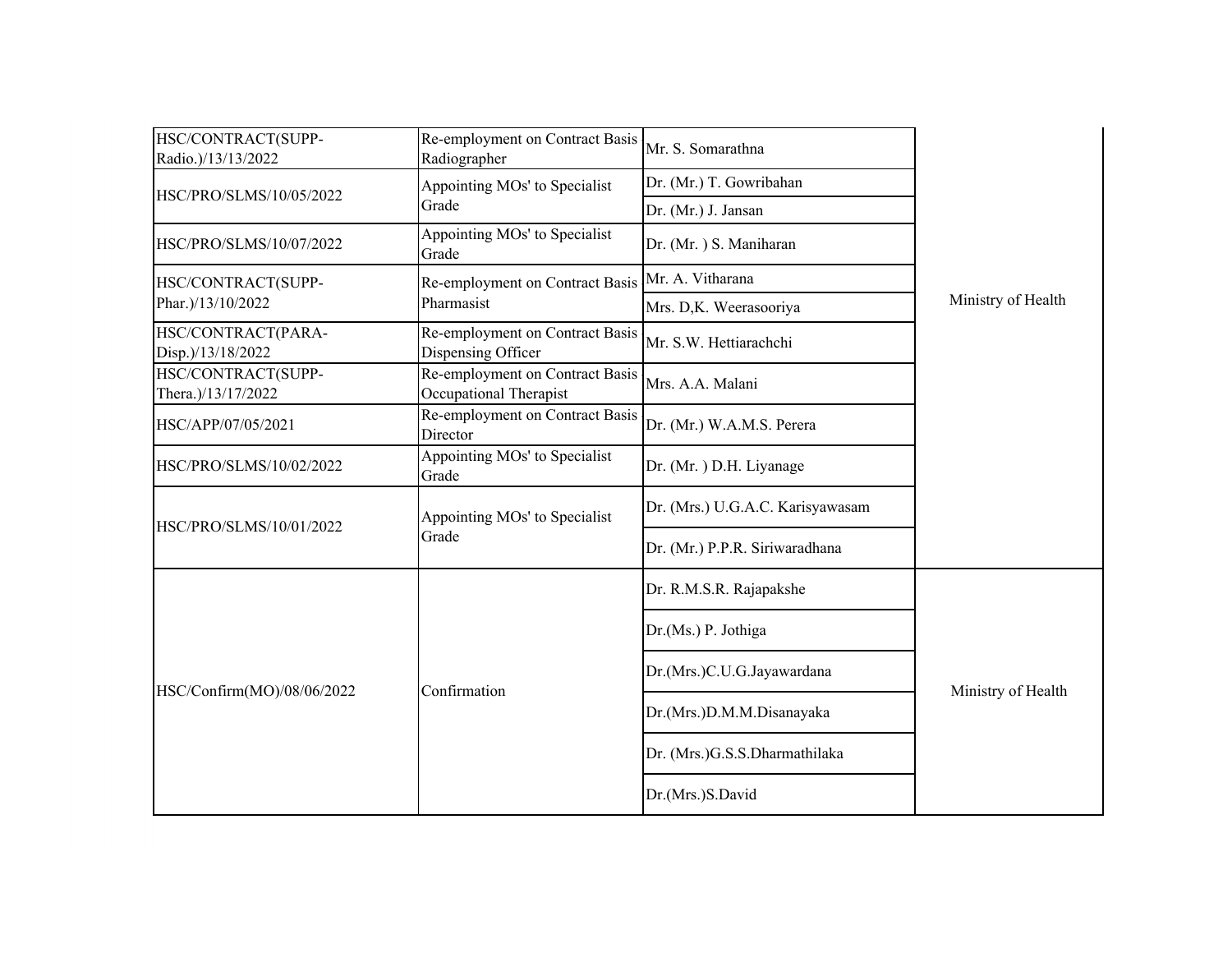|                            |              | Dr. (Mrs.)R.L.A.Dalsika                                                       |  |
|----------------------------|--------------|-------------------------------------------------------------------------------|--|
|                            |              | Dr. (Mrs.) R.M.N.I.Abeysekara                                                 |  |
|                            | Confirmation | Dr. (Mrs.)K.K.T.Virajini                                                      |  |
| HSC/Confirm(MO)/08/06/2022 |              | Ministry of Health<br>Dr. A.M.Farook<br>Dr. (Mrs.) P.C.N. Perera              |  |
|                            |              |                                                                               |  |
|                            |              | Dr. A.M.M.Manas                                                               |  |
|                            |              | Dr. (Mrs) B.K.K. Epa                                                          |  |
|                            |              | Dr. (Mrs) H.M.M.W. Karunathilaka                                              |  |
| HSC/Confirm(MO)/08/02/2022 |              | Dr.(Mr) I.U. Ranasinghe                                                       |  |
|                            |              | Dr.(Mr) K.S. Rajeen                                                           |  |
|                            | Confirmation | Dr.(Mr) P.R.H.D.P.S. Rathnayaka                                               |  |
|                            |              | Dr.(Mr) A.R.M.T.C. Rathnayaka                                                 |  |
|                            |              | Dr.(Mr) T.C. Balasooriya                                                      |  |
|                            |              | Ministry of Health<br>Dr.(Mrs) B.M.A.M. Basnayaka<br>Dr.(Mr) P.M.M.M. Bandara |  |
|                            |              |                                                                               |  |
|                            |              | Dr.(Mrs) F.R. Mohamad                                                         |  |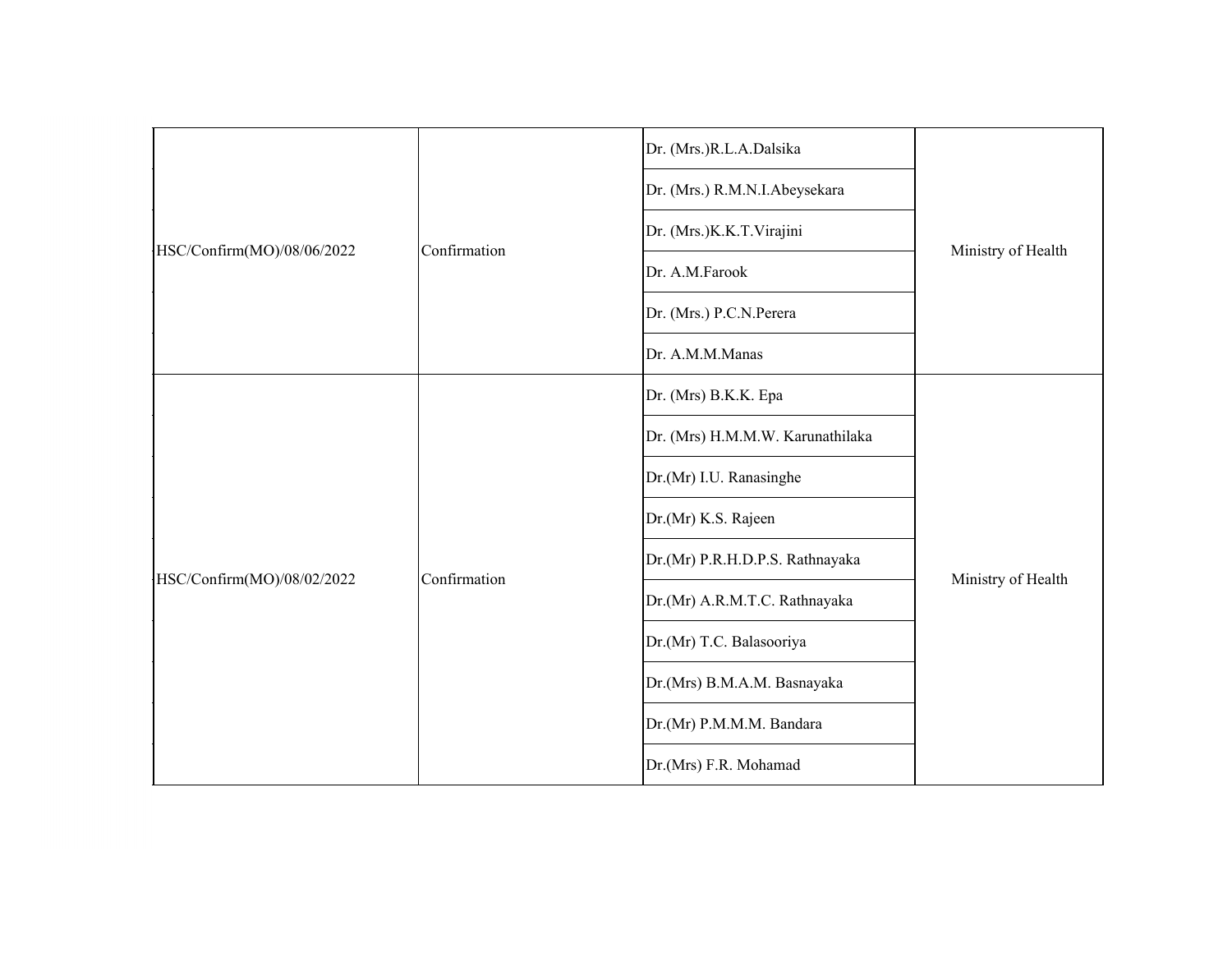| PSC/HSC/RTI/01/2019(HSC 03) | RTI Answer of Transfer                                | W.M.N. DIAS                     |                    |
|-----------------------------|-------------------------------------------------------|---------------------------------|--------------------|
| HSC/PRO/APL/10/45/2017      | Appointing to Specialist Grade -<br>Dental Technician | Mrs.D.Chandra Mendis            | Ministry of Health |
| HSC/PRO/PARA/10/34/2017     | Appointing to Specialist Grade -<br>Midwife           |                                 | Ministry of Health |
| HSC/PRO/SPM/10/37/2019      | Appointing to Specialist Grade -<br>Pharmacist        | Mr.H.W.K.Nanayakkara            | Ministry of Health |
| HSC/EB(NUR)/06/05/2021      | EB Concession - Nursing Officer                       | (Mrs.)P.R.Lasanthi              | Ministry of Health |
|                             |                                                       | Dr. M.A.M.Miyad                 |                    |
|                             |                                                       | Dr.S.A.E.Madhusha               |                    |
|                             |                                                       | Dr. N.Harivallavan              |                    |
|                             |                                                       | Dr.W.A.M.D.M.Karunarathna       |                    |
| HSC/Confirm(MO)/08/07/2022  | Confirmation                                          | Dr. (Mrs.) W.G.D.P. Udeshika    | Ministry of Health |
|                             |                                                       | Dr. K. Praveen                  |                    |
|                             |                                                       | Dr. A.C.A. Perera               |                    |
|                             |                                                       | Dr. (Mrs.) T.A.C.O. Perera      |                    |
|                             |                                                       | Dr. K.N.L.P. Warnakulasuriya    |                    |
|                             |                                                       | Dr. K.H. Withana                |                    |
|                             |                                                       | Dr. (Mrs.) M.A.F. Aroosiya      |                    |
|                             |                                                       | Dr. (Mrs.) R.R.U.N. Abayarathna |                    |
|                             |                                                       | Dr.(Mrs.) S.Kaleichelvan        |                    |
| HSC/11/PRO/SLMS/07/2022     | <b>Grade I Promotion</b>                              | Dr.(Mr.) G.A.I.P.Pushpakumara   | Ministry of Health |
|                             |                                                       | Dr.(Mr.) T.Pradeepan            |                    |
|                             |                                                       | Dr.(Mr.) W.R.Padmathilake       |                    |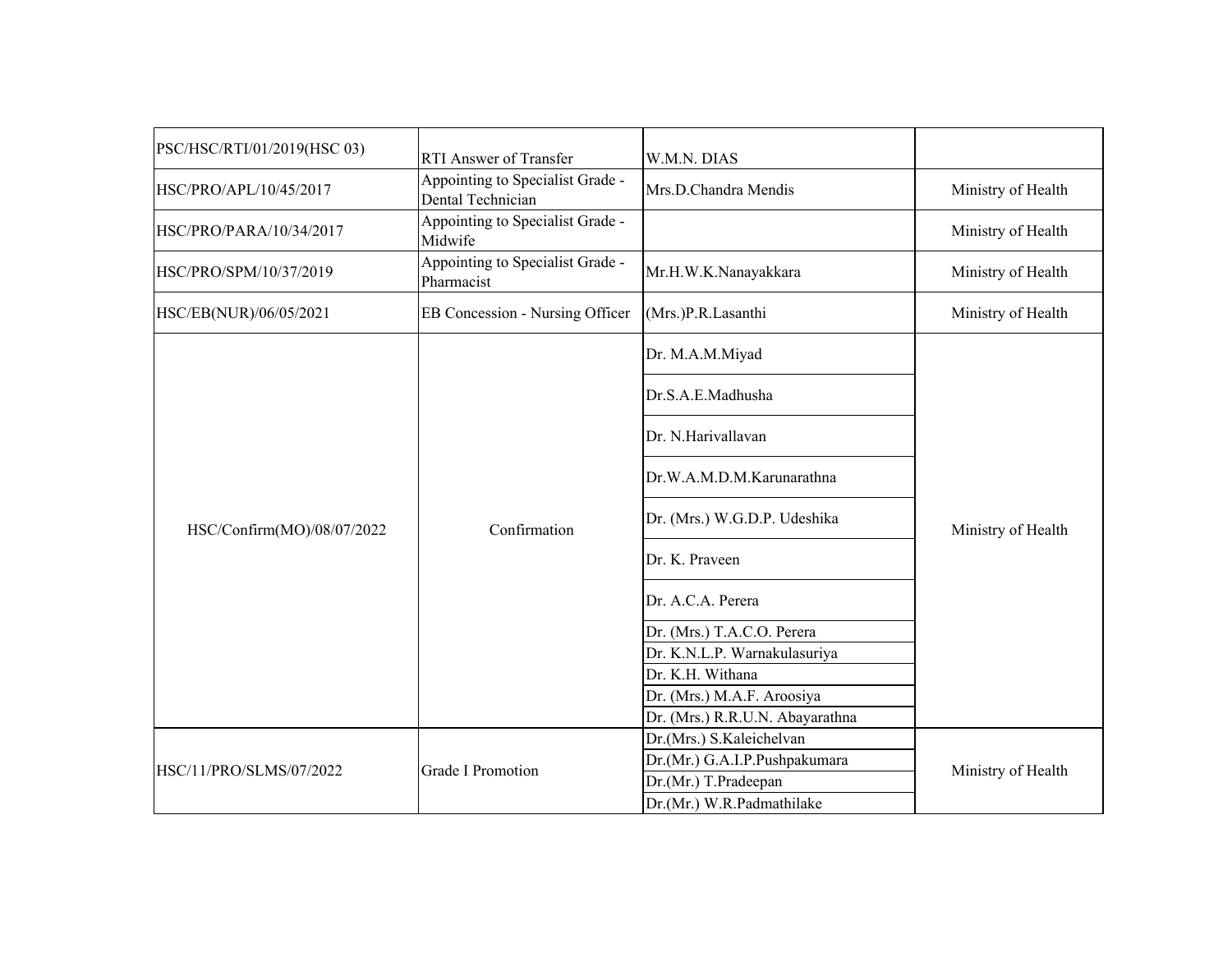|                         |                       | Dr.(Mrs.) H.Rajarathne            |                    |  |
|-------------------------|-----------------------|-----------------------------------|--------------------|--|
|                         |                       | Dr.(Mr.) W.R.A.N.Ranasinghe       |                    |  |
|                         |                       | Dr.(Mrs.) D.H.P.K.Jayaweera       |                    |  |
| HSC/11/PRO/SLMS/07/2022 | Grade I Promotion     | Dr.(Mr.) K.M.Chandrasiri          | Ministry of Health |  |
|                         |                       | Dr.(Mr.) H.A.L.P.Hettiarachchi    |                    |  |
|                         |                       | Dr.(Mrs.) W.W.M.A.U.Kamburadeniya |                    |  |
|                         |                       | Dr.(Mr.) W.I.A.Wickramarathne     |                    |  |
| HSC/DIS/031/2020        | Disciplinary order    | Name with held                    | Ministry of Health |  |
| HSC/DIS/091/2018        | Appointing IO, PO, DO | Name with held                    | Ministry of Health |  |